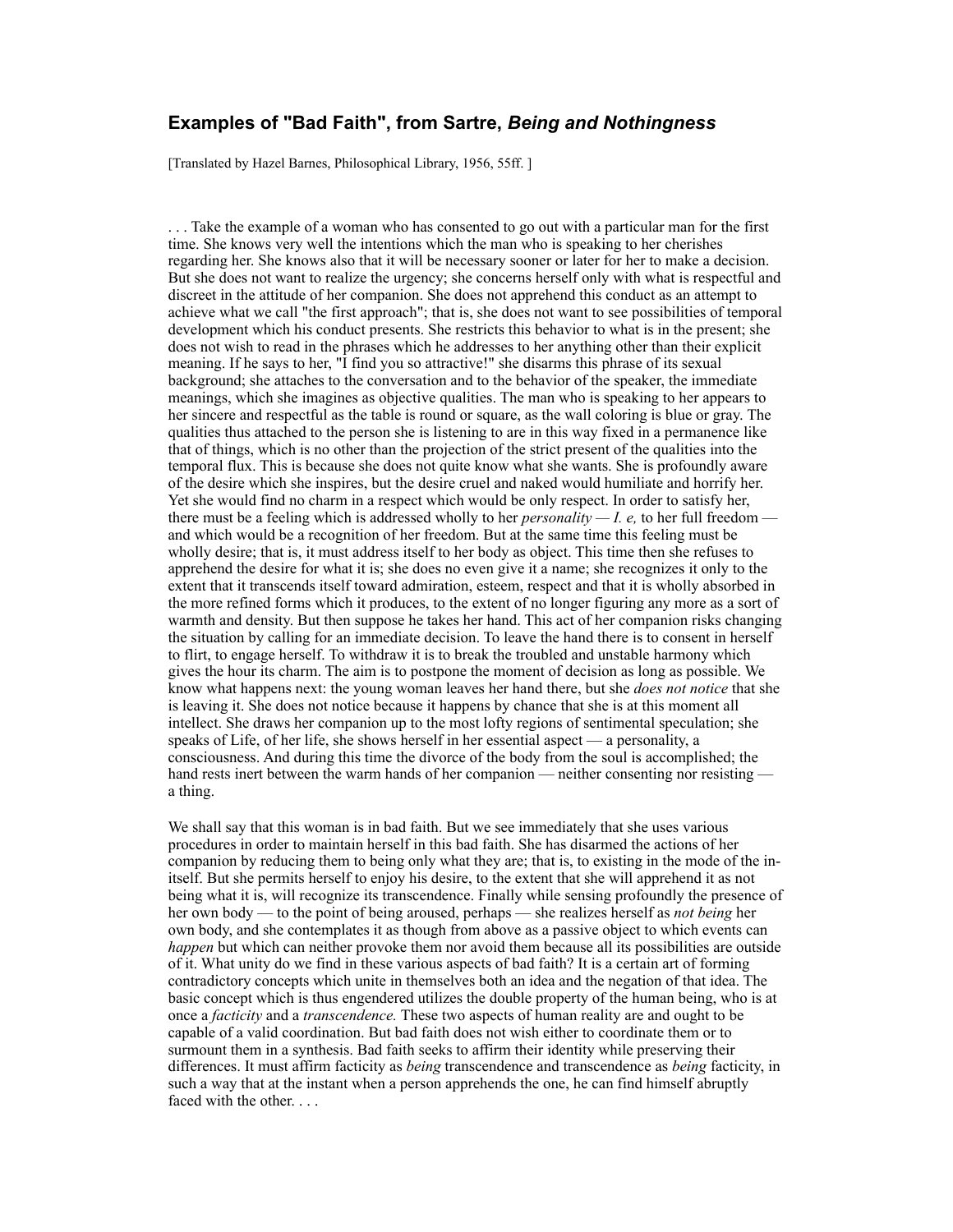If a man is what he is, bad faith is forever impossible and candor ceases to be his ideal and becomes instead his being. But is man what he is? And more generally, how can he *be* what he is when he exists as consciousness of being? If candor or sincerity is a universal value, it is evident that the maxim "one must be what one is" does not serve solely as a regulating principle for judgments and concepts by which I express what I am. It posits not merely an ideal of knowing but an ideal of *being;* it proposes for us an absolute equivalence of being with itself as a prototype of being. In this sense it is necessary that we *make ourselves* what we are. But what *are we* then if we have the constant obligation to make ourselves what we are, if our mode of being is having the obligation to be what we are?

Let us consider this waiter in the cafe. His movement is quick and forward, a little too precise, a little too rapid. He comes toward the patrons with a step a little too quick. He bends forward a little too eagerly; his voice, his eyes express an interest a little too solicitous for the order of the customer. Finally there he returns, trying to imitate in his walk the inflexible stiffness of some kind of automaton while carrying his tray with the recklessness of a tight-rope-walker by putting it in a perpetually unstable, perpetually broken equilibrium which he perpetually re-establishes by a light movement of the arm and hand. All his behavior seems to us a game. He applies himself to chaining his movements as if they were mechanisms, the one regulating the other; his gestures and even his voice seem to be mechanisms; he gives himself the quickness and pitiless rapidity of things. He is playing, he is amusing himself. But what is he playing? We need not watch long before we can explain it: he is playing at *being a* waiter in a cafe. There is nothing there to surprise us. The game is a kind of marking out and investigation. The child plays with his body in order to explore it, to take inventory of it; the waiter in the cafe plays with his condition in order to *realize it.* This obligation is not different from that which is imposed on all tradesmen. Their condition is wholly one of ceremony. The public demands of them that they realize it as a ceremony; there is the dance of the grocer, of the tailor, of the auctioneer, by which they endeavor to persuade their clientele that they are nothing but a grocer, an auctioneer, a tailor. A grocer who dreams is offensive to the buyer, because such a grocer is not wholly a grocer. Society demands that he limit himself to his function as a grocer, just as the soldier at attention makes himself into a soldierthing with a direct regard which does not see at all, which is no longer meant to see, since it is the rule and not the interest of the moment which determines the point he must fix his eyes on (the sight "fixed at ten paces"). There are indeed many precautions to imprison a man in what he is, as if we lived in perpetual fear that he might escape from it, that he might break away and suddenly elude his condition.

In a parallel situation, from within, the waiter in the cafe can not be immediately a cafe waiter in the sense that this inkwell *is* an inkwell, or the glass is a glass. It is by no means that he can not form reflective judgments or concepts concerning his condition. He knows well what it "means": the obligation of getting up at five o'clock, of sweeping the floor of the shop before the restaurant opens, of starting the coffee pot going, *etc*. He knows the rights which it allows: the right to the tips, the right to belong to a union, etc. But all these concepts, all these judgments refer to the transcendent. It is a matter of abstract possibilities, of rights and duties conferred on a "person possessing rights." And it is precisely this person *who I have to b*e (if I am the waiter in question) and who I am not. It is not that I do not wish to be this person or that I want this person to be different. But rather there is no common measure between his being and mine. It is a "representation" for others and for myself, which means that I can be he only in *representation*. But if I represent myself as him, I am not he; I am separated from him as the object from the subject, separated *by nothing,* but this nothing isolates me from him. I can not be he, I can only play *at being* him; that is, imagine to myself that I am he. And thereby I affect him with nothingness. In vane do I fulfill the functions of a cafe waiter. I can be he only in the neutralized mode, as the actor is Hamlet, by mechanically making the *typical gestures* of my state and by aiming at myself as an imaginary cafe waiter through those gestures taken as an "analogue." What I attempt to realize is a being-in-itself of the cafe waiter, as if it were not just in my power to confer their value and their urgency upon my duties and the right of my position, as if it were not my free choice to get up each morning at five o'clock or to remain in bed, even though it meant getting, fired. As if from the very fact that I sustain this role in existence I did not transcend it on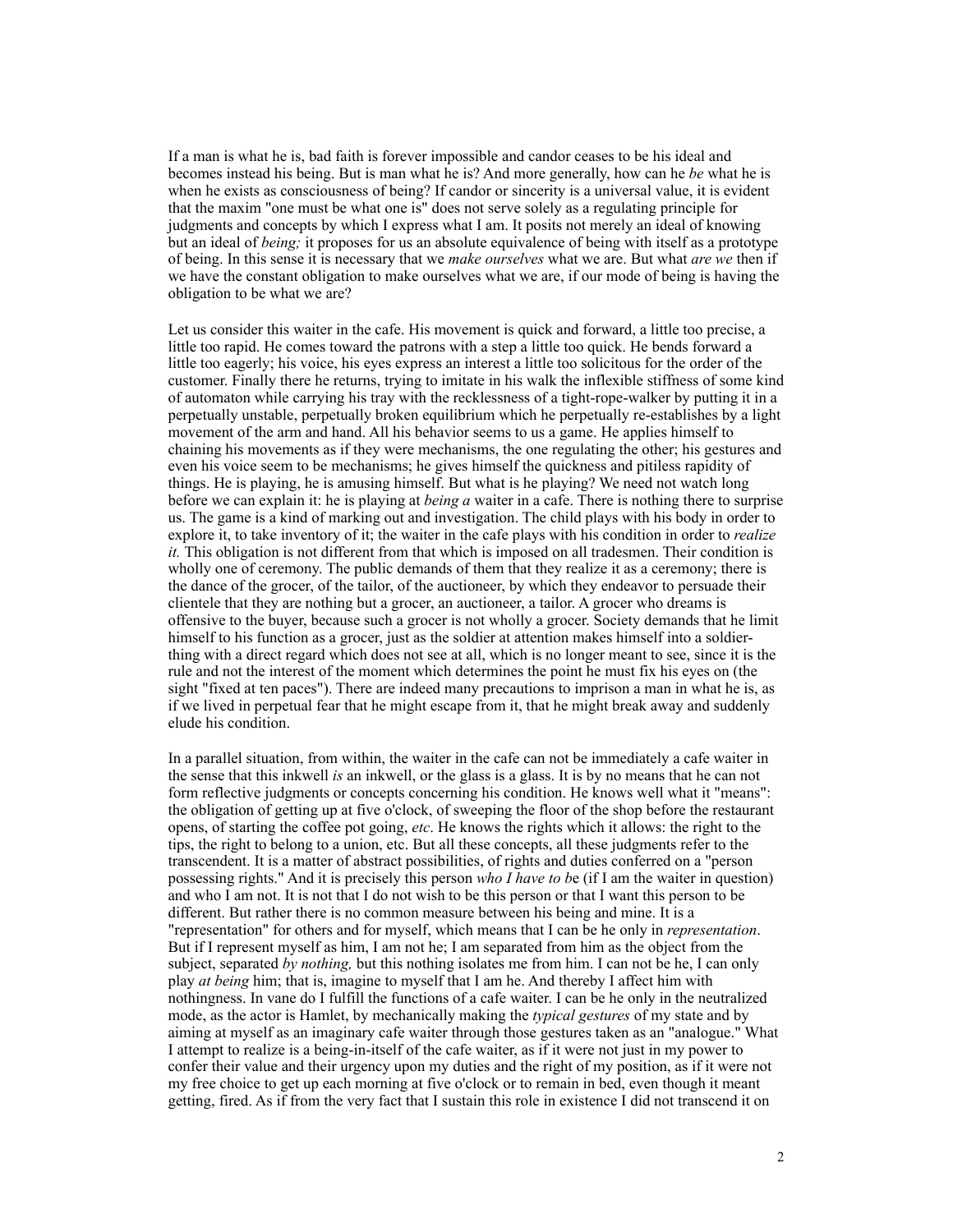every side, as if I did not constitute myself as one *beyond* my condition. Yet there is no doubt that I am in a sense a cafe waiter — otherwise could I not just as well call myself a diplomat or a reporter? But if I am one, this can not be in the mode of being-in-itself. I am a waiter in the mode of *being what I am not*....

Let us take an example: A homosexual frequently has an intolerable feeling of guilt, and his whole existence is determined in relation to this feeling. One will readily foresee that he is in bad faith. In fact it frequently happens that this man, while recognizing his homosexual inclination, while avowing each and every particular misdeed which he has committed, refuses with all his strength to consider himself "*a paederast*" His case is always "different," peculiar; there enters into it something of a game, of chance, of bad luck; the mistakes are all in the past; they are explained by a certain conception of the beautiful which women cannot satisfy; we should see in them the results of a restless search, rather than the manifestations of a deeply rooted tendency, *etc., etc.*  Here is assuredly a man in bad faith who borders on the comic since, acknowledging all the facts which are imputed to him, he refuses to draw from them the conclusion which they impose. His friend, who is his most severe critic, becomes irritated with this duplicity. The critic asks only one thing — and perhaps then he will show himself indulgent: that the guilty one recognize himself as guilty, that the homosexual declare frankly — whether humbly or boastfully matters little — "I am a paederast. " We ask here: Who is in bad faith? The homosexual or the champion of sincerity?

The homosexual recognizes his faults, but he struggles with all his strength against the crushing view that his mistakes constitute for him a *destiny.* He does not wish to let himself be considered as a thing. He has an obscure but strong feeling that a homosexual is not a homosexual as this table is a table or as this red-haired man is red-haired. It seems to him that he has escaped from each mistake as soon as he has posited it and recognized it; he even feels that the psychic duration by itself cleanses him from each misdeed, constitutes for him an undetermined future, causes him to be born anew. Is he wrong? Does he not recognize in himself the peculiar, irreducible character of human reality? His attitude includes then an undeniable comprehension of truth. But at the same time he needs this perpetual rebirth, this constant escape in order to live; he must constantly put himself beyond reach in order to avoid the terrible judgment of collectivity. Thus he plays on the word *being.* He would be right actually if he understood the phrase "I am not a paederast' in the sense of "I am not what I am " That is, if he declared to himself, "To the extent that a pattern of conduct is defined as the conduct of a paederast and to the extent that I have adopted this conduct, I am a paederast. But to the extent that human reality can not be finally defined by patterns of conduct, I am not one." But instead he slides surreptitiously toward a different connotation of the word "being" He understands "not being" in the sense of "not-being-in-itself." He lays claim to "not being a paederast" in the sense in which this table *is not* an ink-well. He is in bad faith.

But the champion of sincerity is not ignorant of the transcendence of human reality, and he knows how at need to appeal to it for his own advantage. He makes use of it even and brings it up in the present argument. Does he not wish, first in the name of sincerity, then of freedom, that the homosexual reflect on himself and acknowledge himself as a homosexual? Does he not let the other understand that such a confession wiII win indulgence for him? What does this mean if not that the man who will acknowledge himself as a homosexual will no Ionger be *the same* as the homosexual whom he acknowledges being and that he will escape into the region of freedom and of good will? The critic asks the man then to be what he is in order no longer to be what he is. It is the profound meaning of the saying, "A sin confessed is half pardoned." The critic demands of the guilty one that he constitute himself as a thing, precisely in order no longer to treat him as a thing. And this contradiction is constitutive of the demand of sincerity. Who can not see how offensive to the Other and how reassuring for me is a statement such as, "He's just a paederast" which removes a disturbing freedom from a trait and which aims at henceforth constituting all the acts of the Other as consequences following strictly from his essence. That is actually what the critic is demanding of his victim — that he constitute himself as a thing, that he should entrust his freedom to his friend as a fief, in order that the friend should return it to him subsequently — like a suzerain to his vassal. The champion of sincerity is in bad faith to the degree that in order to reassure himself, he pretends to judge, to the extent that he demands that freedom as freedom constitute itself as a thing. We have here only one episode in that battle to the death of consciousness which Hegel calls "the relation of the master and the slave." A person appeals to